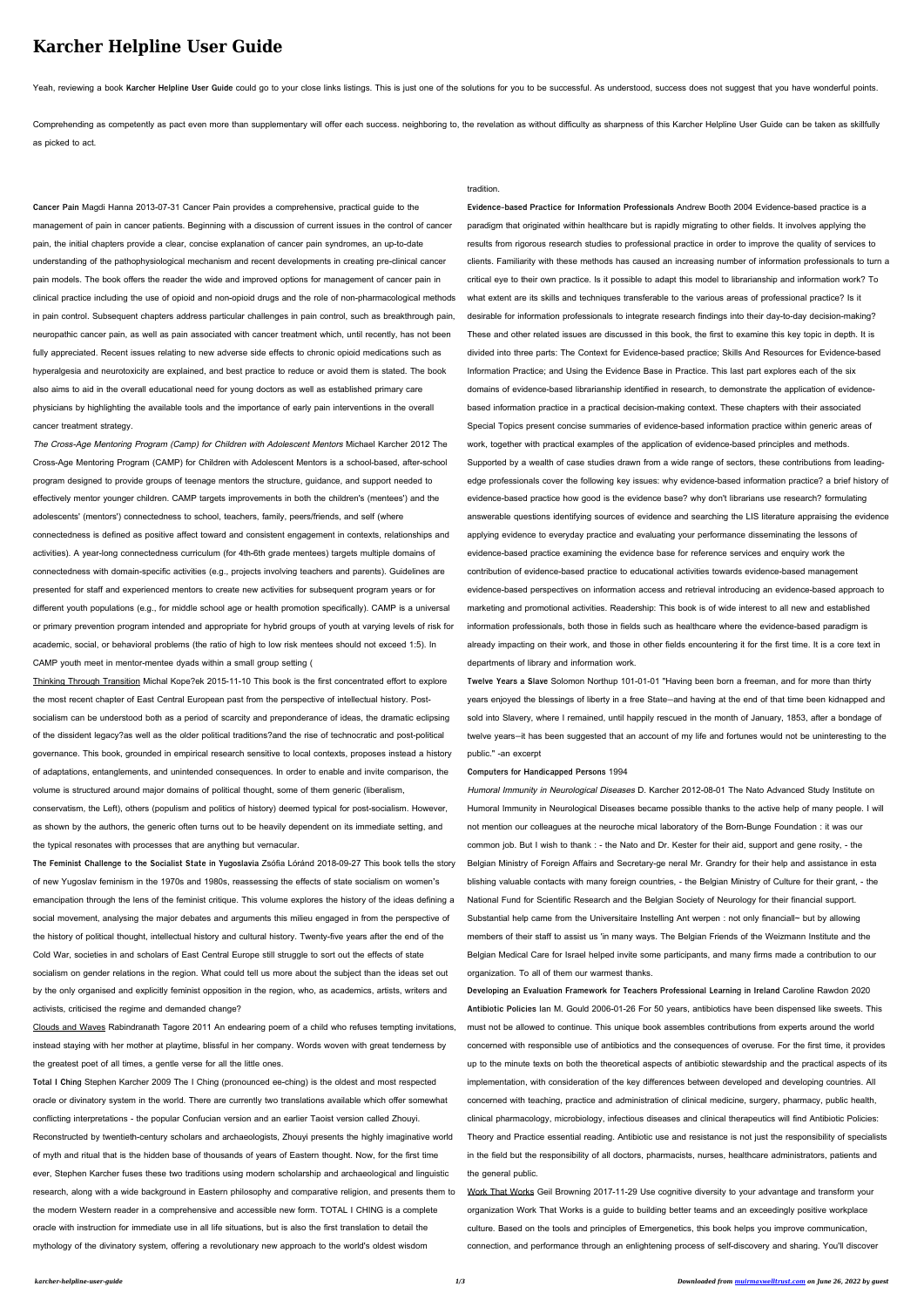the unique combination of strengths you bring to the table, and understand the power of your Thinking and Behavioral Preferences to gain greater clarity and a better understanding of your skills, habits and behavior. As people understand and share their Profiles, the real magic happens—teams can be built synergistically, and team members can collaborate more effectively by "borrowing another person's brain." Cognitive diversity is a given whenever a group of people work together toward a common goal; the critical factor is whether those differences become an obstacle or a catalyst. By bringing each person's "true self" to light, you provide a window through visible elements of diversity and shine a light on their gifts—and it's only then that those gifts can be leveraged to their utmost capacity. Dr. Geil Browning's second book outlines this process of discovery, effective communication, using thoughtful language, addressing challenges and instituting long-term behavioral change. By honoring the Preferences and Attributes of all employees, you lay the groundwork for enhanced performance and engagement. Learn how changing your language changes your thought patterns, and eventually leads to changes in behavior Dig into the real differences between you and your co-workers at the cognitive and behavioral levels Discover the strengths each person brings to the table, and synergize those strengths to collaborate more effectively Learn how to apply these same principles to social activities and family life to improve all communications and connections Work That Works provides a blueprint for the transformation, and the practical guidance you need to build a better organization.

#### **ME/CFS/PVFS** Dr. Charles Shepherd 2019

The I Ching Plain and Simple Stephen Karcher 2009-06 The ancient Chinese oracle, the I Ching, helps you work with the changes in your life, letting you participate in change instead of being its victim. This book is an easy-to-understand guide to using the I Ching in everyday life and includes a clear and comprehensive practical introduction to using the oracle and making consultations. The ancient Chinese oracle, the I Ching, helps you work with the changes in your life. Its images and practical advice let you participate in change instead of being its victim. It acts like a wise old friend or helping spirit. In The I Ching Plain and Simple, Stephen Karcher - one of the foremost experts on the I Ching in the West - gives you an easy-to-follow introduction to using the oracle and making consultations, making this book perfect for beginners. The 64 Shapes of Change, the heart of the book, are presented simply and clearly, giving the reader quick access to their age-old wisdom. This introductory guide to the 3,000-year-old oracle book will show you how to:\* recognise and resolve anxieties, fears and desires\* plan effective strategies to deal with problem situations\* make clearer, more informed decisions\* connect with your creative imagination and use hidden abilities **Ta Chuan** Stephen L. Karcher 2000 Introduces the ancient document created as a guide to I ching, the backbone of Chinese divination, and describes how it can transform everyday lives.

## EOBD Code-Breaker Peter Coombes 2009

**The Cross-Age Mentoring Program (CAMP) for Children with Adolescent Mentors** Michael Karcher 2012-01-01 Total Training for Young Champions Tudor O. Bompa 2000 Collects conditioning programs for athletes between the ages of six and eighteen, offering over three hundred exercises for increasing coordination, flexibility, speed, endurance, and strength

Parklands of the Midwest Dan Kaercher 2007 Provides information on a variety of parks, forests, lakeshores, and wildlife refuges in twelve Midwestern states.

**The Cross-Age Mentoring Program (CAMP) for Children with Adolescent Mentors** Michael Karcher 2012-01-01 The Cross-Age Mentoring Program (CAMP) for Children with Adolescent Mentors is a school-based, afterschool program designed to provide groups of teenage mentors the structure, guidance, and support needed to effectively mentor younger children. CAMP targets improvements in both the children's (mentees') and the adolescents' (mentors') connectedness to school, teachers, family, peers/friends, and self (where connectedness is defined as positive affect toward and consistent engagement in contexts, relationships and activities). A year-long connectedness curriculum (for 4th-6th grade mentees) targets multiple domains of connectedness with domain-specific activities (e.g., projects involving teachers and parents). Guidelines are presented for staff and experienced mentors to create new activities for subsequent program years or for different youth populations (e.g., for middle school age or health promotion specifically). CAMP is a universal or primary prevention program intended and appropriate for hybrid groups of youth at varying levels of risk for academic, social, or behavioral problems (the ratio of high to low risk mentees should not exceed 1:5). In CAMP youth meet in mentor-mentee dyads within a small group setting (

**School-Based Mentoring. Research in Action** Michael Karcher 2007 School-based mentoring (SBM) is an adaptation of the traditional mentoring model for schools. Involving schools can help programs reach groups of youth who may not otherwise be served, but school-based programs and their matches must adjust to the structure of the school. Available research suggests new and additional mentor training, staff support, and match maintenance efforts, such as summer contacts, may be necessary if SBM is to maximize its potential. There also is some evidence that the school poses unique constraints on mentoring that may interact with developmental and gender norms to make it more effective for some youth than others. Adapting schoolbased mentoring in ways that better suit the specific needs of boys and girls of different ages will be a significant next step in the realization of potential benefits of this approach to promoting positive youth development. The article is followed by suggestions on how practitioners can incorporate the research findings into mentoring programs and a list of additional resources. [The 10-issue "Research in Action" series, edited by Jean E. Rhodes, is the initial project of the MENTOR Research and Policy Council, charged with taking current mentoring research and translating it into useful, user-friendly materials for mentoring practitioners. For full series, see ED502220 through ED502229, inclusive.].

My World Survey Barbara Dooley 2012

Annual Review of Cybertherapy and Telemedicine 2010 B. K. Wiederhold 2010 Advanced Technologies in Behavioral Social a. Healthcare systems around the world are moving towards a quantum shift in care delivery. As costs spiral ever higher, cybertherapy the provision of healthcare services using advanced

technologies is poised to increase the efficiency and quality of hea

Consumer's Resource Handbook 1986

A Guide to Youth Mentoring Pat Dolan 2011-11-01 Covers the objectives and benefits of youth mentoring, how it works and how to mentor successfully in both community and school settings, in a book that also includes practical models and strategies. Original.

Memes, Args and Viral Videos Mary Karcher 2016 This project argues that spreadable media texts motivate people to engage in compositional activities advocated in First Year Composition (FYC). Drawing on Henry Jenkins' assertion that participatory culture offers potential for learning, I use his list of eleven participatory culture skills that he believed necessary for all students. After showing how well the Participatory Culture Abilities (PCAs) align with the WPA Outcomes Statement (WPA OS), I put forth the WPA OS and the PCAs combined as a lens through which to view three spreadable media case studies: Spreadable Media Events, Fan Labor, and Alternate Reality Games. Based on my findings, I conclude that we should incorporate Spreadable Media and Participatory Design pedagogy into the composition classroom, which will lead to innovative pedagogical practices that foster agency and engagement in students towards their writing. It will inform and facilitate the achievement of the Writing Program Administrators' outcomes; and it will support the learning of a set of participatory culture abilities that will help students to become conscious, responsible and empowered users of their rhetorical power in digital environments.

**Adolescent Gambling** Mark Griffiths 1995 Although in theory gambling is against the law for children, there is one form of gambling that young people do have access to: fruit (i.e. slot) machines. Mark Griffiths has carried out extensive research into why some adolescents get hooked on gambling, how they gamble and what can be done about it. He provides an overview of adolescent gambling worldwide in addition to individual case studies, treatment approaches, and an insight into how the gaming industry induces young people to gamble. Adolescent Gambling is the first book to address the issue of underage gambling. It raises the crucial issue of who is to blame - is it something about the personality of the young person or is it the addictive nature of the machines? Anyone involved with the lives of young people should read this important book, especially social workers, teachers, youth leaders, probation officers and clinical psychologists. **The Cross-Age Mentoring Program (CAMP) for Children with Adolescent Mentors** Michael Karcher 2012-01-01 The Cross-Age Mentoring Program (CAMP) for Children with Adolescent Mentors is a school-based, afterschool program designed to provide groups of teenage mentors the structure, guidance, and support needed to effectively mentor younger children. CAMP targets improvements in both the children's (mentees') and the adolescents' (mentors') connectedness to school, teachers, family, peers/friends, and self (where connectedness is defined as positive affect toward and consistent engagement in contexts, relationships and activities). A year-long connectedness curriculum (for 4th-6th grade mentees) targets multiple domains of connectedness with domain-specific activities (e.g., projects involving teachers and parents). Guidelines are

presented for staff and experienced mentors to create new activities for subsequent program years or for different youth populations (e.g., for middle school age or health promotion specifically). CAMP is a universal or primary prevention program intended and appropriate for hybrid groups of youth at varying levels of risk for academic, social, or behavioral problems (the ratio of high to low risk mentees should not exceed 1:5). In CAMP youth meet in mentor-mentee dyads within a small group setting (

**Worlds of Written Discourse** Vijay Kumar Bhatia 2004-06-22 This book extends the scope and coverage of genre theory, giving more emphasis to what is known as pragmatic space; in other words it integrates the study of discourse at the textual level with the study of how that discourse operates in its social context. The IBM Style Guide Francis DeRespinis 2012 Straight from IBM: complete, proven guidelines for writing consistent, clear, concise, consumable, reusable, and easy to- translate content Brings together everything IBM has learned about writing outstanding technical and business content.

#### The Australian Official Journal of Trademarks 1907

### **Palliative Medicine Handbook** Ian N. Back 2001

**A Physician's Guide to the Management of Huntington's Disease** Adam Rosenblatt 1999-01-01 **How to Start a Business: Get Your Business Off the Ground and Generating Income** Emma Kaercher 2021-09-17 If you're thinking about starting a business, but not sure how to generate your first client? Feel you are alone and have no support? Then this book will help you get started. It has been split into 12 categories to help you get your business off the ground and generating income.

**Decentering European Intellectual Space** 2018-05-17 Decentering European Intellectual Space reconsiders the nature of cultural Europe by challenging intellectual historians to pay closer attention to the asymmetries and encounters between Europe's fluctuating cores and peripheries.

Individualized Mentoring: A Model For Student Success Using Student Support Mentors (SSM). Karin Jakubowski 2011 There are at least 4,500 mentoring agencies in America, and at least 2.5 million children being mentored (DuBois & Karcher, 2005 & Rhodes, 2002). America is not making the gains academically as it once was. Students are in need of more academic as well as behavioral supports than ever before. This paper investigates how children are performing academically around the world, in the US and specifically the state of Delaware and the Red Clay Consolidated School District. Using an example of a mentoring program in the United Kingdom, a proposal is recommended that schools and school districts can embrace in targeting students at-risk in the area(s) of: behavior, attendance and grades. As much as it is felt by many to be an effective tool to help children, what we know about the true positive and negative effects of it is not as vast as we think (Rhodoes, 2002.) Karcher et al., (2006) point towards mentoring for supporting a child's healthy